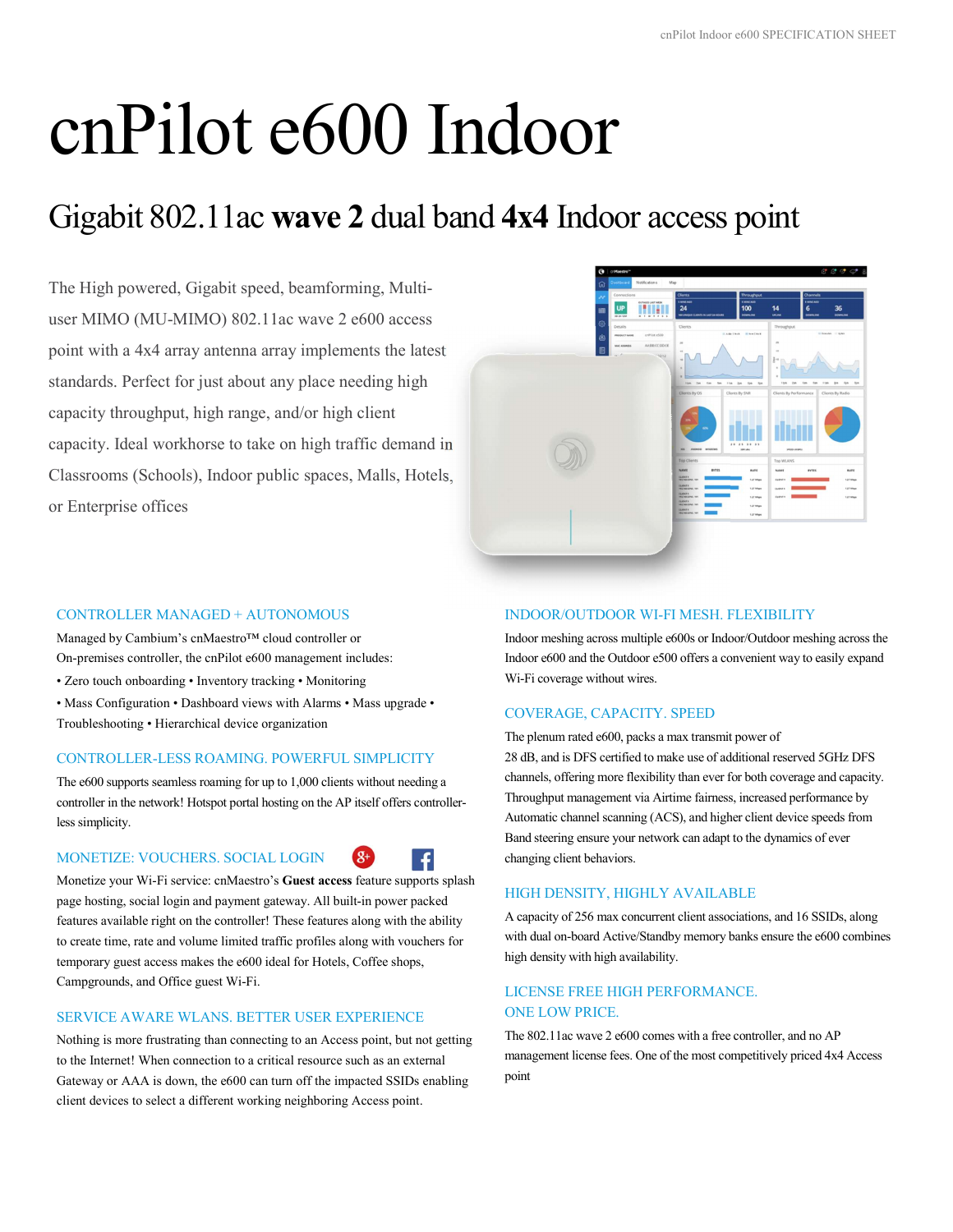

### SPECIFICATIONS

#### ACCESS POINT SPECIFICATIONS

| Standards                              | IEEE 802.11a/b/g/n/ac Wave 2   Other standards: 802.11<br>h/d/r/u/w/                                                                                     | <b>Ethernet Ports</b>                         |                                                           | Two (2) x 1 Gigabit Ethernet (10/10                                       |
|----------------------------------------|----------------------------------------------------------------------------------------------------------------------------------------------------------|-----------------------------------------------|-----------------------------------------------------------|---------------------------------------------------------------------------|
| MIMO Streams                           | $2x2$ (2.4 GHz), 4x4 (5 GHz) MIMO streams.                                                                                                               | 12 V DC Input                                 | Yes                                                       |                                                                           |
| Range                                  | 250 m (800 Ft)                                                                                                                                           | Frequency bands                               | 2.4 GHz: 2400-2484 MHz<br>5 GHz: 5150-5850 MHz with DFS I |                                                                           |
| Concurrent<br>Clients                  | 512                                                                                                                                                      | Power Supply<br>(Multiple choices)            | PoE switch                                                | Standard 802.3at injector (supplied)<br>PSE (limited performance), 12V dc |
| Max Data Rate                          | $1.73$ Gbps $(1,733$ Mbps)                                                                                                                               | Power Consumed                                | 22 W (max)                                                |                                                                           |
| <b>SSID</b>                            | 16 SSIDs across 2 radios                                                                                                                                 | Dimensions                                    |                                                           | 180x180x42mm (or 18x18x4.2cm)                                             |
| Standards                              | 4.55 dBi (2.4 GHz)/4.25 dBi (5 GHz)                                                                                                                      | Weight                                        | 400 g                                                     |                                                                           |
| Multi-Hop<br>Mesh                      | Yes. Supported on Indoor & Outdoor access points.<br>Mesh auto-recovery supported                                                                        | Temperature                                   | $0^{\circ}$ C to $+50^{\circ}$ C                          |                                                                           |
| Polarization                           | Dual-linear                                                                                                                                              | <b>LED</b>                                    | display                                                   | Single LED window with tri color (                                        |
| Antenna<br>Coverage                    | Omni $(360^{\circ})$                                                                                                                                     | Max TX Power                                  | 22 dBm                                                    |                                                                           |
| <b>USB</b>                             | Yes                                                                                                                                                      | Physical Lock                                 | Kensington key hole                                       |                                                                           |
| Bluetooth radio                        | Yes. BLE                                                                                                                                                 |                                               |                                                           |                                                                           |
| Controller modes                       | • Autonomous Controller-less operations (E.g.: roaming)                                                                                                  | Meshing                                       | Multi-hop meshing supported (3)                           |                                                                           |
|                                        | • Cloud Managed • On-premise virtualized controller<br><b>Sequre WEANURES</b> WPA-TKIP, WPA2 AES, 802.1x<br>802.11w (Protected Management Frames)        | ACS: Automatic<br>Channel<br>Selection        | Yes. Set at start or run periodically                     |                                                                           |
| Hotspot                                | Yes                                                                                                                                                      | <b>NAT</b>                                    | Yes                                                       |                                                                           |
| 2.0/Passpoint                          |                                                                                                                                                          | <b>DHCP</b> Server                            | Yes                                                       |                                                                           |
| Captive Portal/<br><b>Guest Access</b> | • cnMaestro Controller • Redirection to external RADIUS<br>· Stand-alone AP<br>Server                                                                    | Firewall                                      | Yes. NAT logging                                          |                                                                           |
|                                        | based<br>• Active Directory Integration                                                                                                                  | ACL, DNS-ACL                                  | Yes. L2, L3 or DNS based access control                   |                                                                           |
| Authentication                         | Secure Web page, RADIUS based 802.1x including EAP-<br>SIM/AKA, EAP-PEAP, EAP-TTLS, and EAP-TLS<br>MAC authentication (local database or External RADIUS | <b>Band Steering</b><br><b>Band Balancing</b> | Yes                                                       |                                                                           |
|                                        | server)                                                                                                                                                  | <b>Airtime Fairness</b>                       | Yes                                                       |                                                                           |
| Accounting                             | Yes. Supports RADIUS based accounting to multiple AAAs                                                                                                   | Tunneling                                     | $\cdot$ L2TP<br>$\cdot$ L2oGRE                            | $\cdot$ PPP <sub>oE</sub>                                                 |
| Scheduled SSID                         | Turn SSID ON/OFF on a daily/weekly/time of day basis                                                                                                     | Tools                                         | • Packet                                                  | • IP connectivity                                                         |
| <b>VLAN</b>                            | Dynamic VLAN assignment from RADIUS server.<br>VLAN per SSID per user                                                                                    |                                               | capture<br>• Wireless<br>Sniffer                          | • Tech support<br>(logs)                                                  |
| Data Limiting                          | Dynamic rate limiting of client traffic per SSID                                                                                                         | Services                                      | NTP server config                                         | cnPilot's critical                                                        |
| Subscriber QoS                         | <b>WMM</b>                                                                                                                                               |                                               | Syslog servers                                            | awareness featur                                                          |
| Client Isolation                       | Yes                                                                                                                                                      |                                               | SNMP traps support<br>DNS proxy                           | health of an exte<br>AAA and turns !                                      |
| Controller-Less                        | Yes. 802.11r, Opportunistic Key Caching supports Enhanced                                                                                                | APIs                                          | Presence Locationing API                                  |                                                                           |
| <b>Fast Roaming</b>                    | roaming<br>Disconnect for sticky clients                                                                                                                 | Certifications                                | FCC. ETSI. CE                                             |                                                                           |

| Standards             | IEEE 802.11a/b/g/n/ac Wave 2   Other standards: 802.11<br>h/d/r/u/w/                                           | <b>Ethernet Ports</b>                         | Two $(2)$ x 1 Gigabit Ethernet $(10/100/1000$ Mbps)                                                                                 |
|-----------------------|----------------------------------------------------------------------------------------------------------------|-----------------------------------------------|-------------------------------------------------------------------------------------------------------------------------------------|
| <b>MIMO</b> Streams   | $2x2$ (2.4 GHz), 4x4 (5 GHz) MIMO streams.                                                                     | 12 V DC Input                                 | Yes                                                                                                                                 |
| Range                 | 250 m (800 Ft)                                                                                                 | Frequency bands                               | 2.4 GHz: 2400-2484 MHz<br>5 GHz: 5150-5850 MHz with DFS band support                                                                |
| Concurrent<br>Clients | 512                                                                                                            | Power Supply<br>(Multiple choices)            | Standard 802.3at injector (supplied), 802.3at PSE, 802.3af<br>PSE (limited performance), 12V dc adapter (accessory or<br>PoE switch |
| Max Data Rate         | 1.73 Gbps (1,733 Mbps)                                                                                         | Power Consumed                                | $22$ W (max)                                                                                                                        |
| SSID                  | 16 SSIDs across 2 radios                                                                                       | Dimensions                                    | 180x180x42mm (or 18x18x4.2cm)                                                                                                       |
| Standards             | 4.55 dBi (2.4 GHz)/4.25 dBi (5 GHz)                                                                            | Weight                                        | 400 g                                                                                                                               |
| Multi-Hop<br>Mesh     | Yes. Supported on Indoor & Outdoor access points.<br>Mesh auto-recovery supported                              | Temperature                                   | $0^{\circ}$ C to +50 $^{\circ}$ C                                                                                                   |
| Polarization          | Dual-linear                                                                                                    | <b>LED</b>                                    | Single LED window with tri color (Amber, Blue, Green)<br>display                                                                    |
| Antenna<br>Coverage   | Omni $(360^{\circ})$                                                                                           | Max TX Power                                  | 22 dBm                                                                                                                              |
| USB                   | Yes                                                                                                            | Physical Lock                                 | Kensington key hole                                                                                                                 |
| Bluetooth radio       | Yes. BLE                                                                                                       |                                               |                                                                                                                                     |
| ontroller modes       | • Autonomous Controller-less operations (E.g.: roaming)<br>• Cloud Managed • On-premise virtualized controller | Meshing                                       | Multi-hop meshing supported (3)                                                                                                     |
|                       | <b>QUFE WEANURES WPA-TKIP, WPA2 AES, 802.1x</b><br>802.11w (Protected Management Frames)                       | ACS: Automatic<br>Channel<br>Selection        | Yes. Set at start or run periodically                                                                                               |
| otspot<br>)/Passpoint | Yes                                                                                                            | <b>NAT</b>                                    | Yes                                                                                                                                 |
| uptive Portal/        | • cnMaestro Controller • Redirection to external RADIUS                                                        | <b>DHCP</b> Server                            | Yes                                                                                                                                 |
| lest Access           | • Stand-alone AP<br>Server                                                                                     | Firewall                                      | Yes. NAT logging                                                                                                                    |
|                       | based<br>• Active Directory Integration                                                                        | ACL, DNS-ACL                                  | Yes. L2, L3 or DNS based access control                                                                                             |
| athentication         | Secure Web page, RADIUS based 802.1x including EAP-<br>SIM/AKA, EAP-PEAP, EAP-TTLS, and EAP-TLS                | <b>Band Steering</b><br><b>Band Balancing</b> | Yes                                                                                                                                 |
|                       | MAC authentication (local database or External RADIUS<br>server)                                               | Airtime Fairness                              | Yes                                                                                                                                 |
| counting              | Yes. Supports RADIUS based accounting to multiple AAAs                                                         | Tunneling                                     | $\cdot$ L2TP<br>$\cdot$ L <sub>2</sub> oGRE<br>$\cdot$ PPP $oE$                                                                     |
| heduled SSID          | Turn SSID ON/OFF on a daily/weekly/time of day basis                                                           | Tools                                         | • Packet<br>• IP connectivity<br>• Wi-Fi analyzer                                                                                   |
| lan                   | Dynamic VLAN assignment from RADIUS server.<br>VLAN per SSID per user                                          |                                               | capture<br>• Wireless<br>• Tech support<br>Sniffer<br>$(\log s)$                                                                    |
| ata Limiting          | Dynamic rate limiting of client traffic per SSID                                                               | Services                                      | NTP server config<br>enPilot's critical resource service                                                                            |
| bscriber OoS          | <b>WMM</b>                                                                                                     |                                               | awareness feature reacts to the<br>Syslog servers                                                                                   |
| ient Isolation        | Yes                                                                                                            |                                               | SNMP traps support<br>health of an external Gateway or<br>AAA and turns SSID ON/OFF<br>DNS proxy                                    |
| ontroller-Less        | Yes. 802.11r, Opportunistic Key Caching supports Enhanced                                                      | APIs                                          | Presence Locationing API                                                                                                            |
| st Roaming            | roaming<br>Disconnect for sticky clients                                                                       | Certifications                                | FCC. ETSI. CE                                                                                                                       |

| loud & On-                                                                                                                                                                                                                                                                                                                                             | Available in the Cloud or as a downloadable VMware®     |
|--------------------------------------------------------------------------------------------------------------------------------------------------------------------------------------------------------------------------------------------------------------------------------------------------------------------------------------------------------|---------------------------------------------------------|
|                                                                                                                                                                                                                                                                                                                                                        |                                                         |
| $P_{\text{F}}$ gregises $_{\text{R}}$ $_{\text{W}}$ $_{\text{E}}$ $_{\text{H}}$ $_{\text{C}}$ $_{\text{C}}$ $_{\text{W}}$ $_{\text{H}}$ $_{\text{E}}$ $_{\text{C}}$ $_{\text{W}}$ $_{\text{E}}$ $_{\text{C}}$ $_{\text{H}}$ $_{\text{H}}$ $_{\text{E}}$ $_{\text{C}}$ $_{\text{H}}$ $_{\text{H}}$ $_{\text{E}}$ $_{\text{C}}$ $_{\text{H}}$ $_{\text{$ |                                                         |
|                                                                                                                                                                                                                                                                                                                                                        |                                                         |
| Common Manager                                                                                                                                                                                                                                                                                                                                         | Manage both cnPilot and Cambium's ePMP and PMP 450      |
|                                                                                                                                                                                                                                                                                                                                                        | radios                                                  |
|                                                                                                                                                                                                                                                                                                                                                        |                                                         |
|                                                                                                                                                                                                                                                                                                                                                        | Single screen wireless view, showing Wireless backhaul, |
| Troubleshooting                                                                                                                                                                                                                                                                                                                                        |                                                         |
|                                                                                                                                                                                                                                                                                                                                                        | Access point & clients                                  |
|                                                                                                                                                                                                                                                                                                                                                        |                                                         |
| <b>Frictionless</b>                                                                                                                                                                                                                                                                                                                                    | Secure large scale bulk onboarding                      |
| On-Boarding                                                                                                                                                                                                                                                                                                                                            | Zero touch bulk configuration and provisioning          |
|                                                                                                                                                                                                                                                                                                                                                        |                                                         |
| Device Inventory                                                                                                                                                                                                                                                                                                                                       |                                                         |
|                                                                                                                                                                                                                                                                                                                                                        | Inventory tracking and reporting                        |
|                                                                                                                                                                                                                                                                                                                                                        |                                                         |
| Monitoring                                                                                                                                                                                                                                                                                                                                             | Insightful status monitoring; rich visibility to device |
|                                                                                                                                                                                                                                                                                                                                                        | lifecycle                                               |
|                                                                                                                                                                                                                                                                                                                                                        | Alarms and events management – Critical/Major/Minor     |
|                                                                                                                                                                                                                                                                                                                                                        |                                                         |
|                                                                                                                                                                                                                                                                                                                                                        | Statistics graphs and table display                     |
|                                                                                                                                                                                                                                                                                                                                                        |                                                         |

| Key Stats Monitoring | 7 day historic stats                                                                 |
|----------------------|--------------------------------------------------------------------------------------|
| Portal Hosting       | Setup Hotspot portals segmented by SSIDs                                             |
| Voucher              | Time and Rate limited Guest access portals with Vouchers<br>for 1,000 client devices |
| Social Login         | Facebook, Google                                                                     |
| Site Grouping        | Group sets access points for convenient management                                   |
| Client Insight       | Shows client history with aggregate client manufacturer<br>views                     |
| Multiple Admins      | Multiple admin provisioning per account                                              |
| Software Upgrade     | Ability to upgrade multiple WiFi devices at a time                                   |